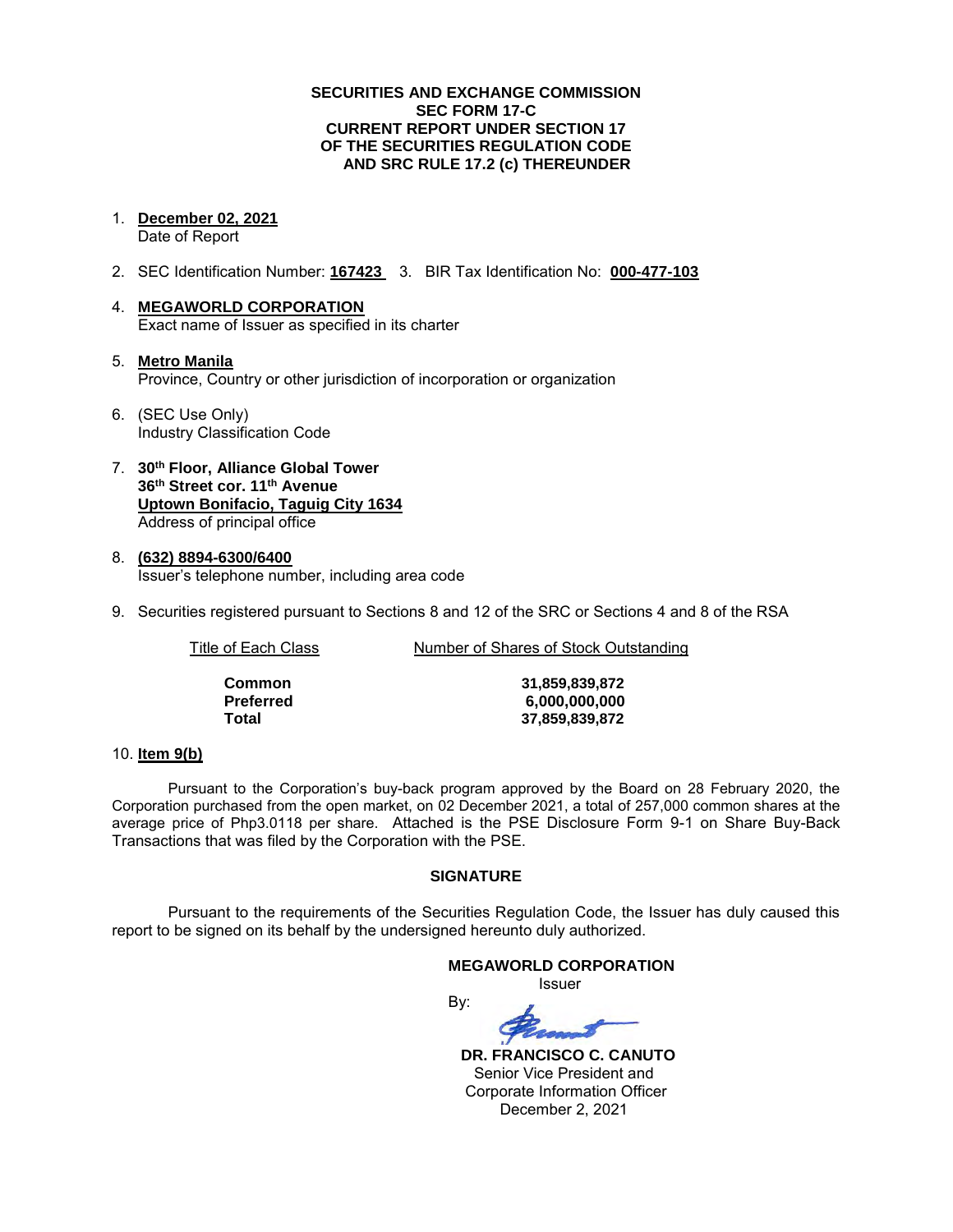# **SECURITIES AND EXCHANGE COMMISSION SEC FORM 17-C**

# **CURRENT REPORT UNDER SECTION 17 OF THE SECURITIES REGULATION CODE AND SRC RULE 17.2(c) THEREUNDER**

| Dec 2, 2021                                      | 1. Date of Report (Date of earliest event reported)                                               |
|--------------------------------------------------|---------------------------------------------------------------------------------------------------|
| 2. SEC Identification Number                     |                                                                                                   |
| 167423                                           |                                                                                                   |
| 3. BIR Tax Identification No.                    |                                                                                                   |
| 000-477-103                                      |                                                                                                   |
|                                                  | 4. Exact name of issuer as specified in its charter                                               |
|                                                  | <b>MEGAWORLD CORPORATION</b>                                                                      |
|                                                  | 5. Province, country or other jurisdiction of incorporation                                       |
| <b>Metro Manila</b>                              |                                                                                                   |
|                                                  | 6. Industry Classification Code(SEC Use Only)                                                     |
|                                                  |                                                                                                   |
| 7. Address of principal office                   |                                                                                                   |
| <b>Taguig City</b><br><b>Postal Code</b><br>1634 | 30th Floor, Alliance Global Tower 36th Street cor. 11th Avenue Uptown Bonifacio,                  |
|                                                  | 8. Issuer's telephone number, including area code                                                 |
| (632) 8894-6300/6400                             |                                                                                                   |
|                                                  | 9. Former name or former address, if changed since last report                                    |
| N/A                                              |                                                                                                   |
|                                                  | 10. Securities registered pursuant to Sections 8 and 12 of the SRC or Sections 4 and 8 of the RSA |
| <b>Title of Each Class</b>                       | Number of Shares of Common Stock Outstanding and Amount of Debt Outstanding                       |
| Common                                           | 31,859,839,872                                                                                    |
| Preferred                                        | 6,000,000,000                                                                                     |
|                                                  | 11. Indicate the item numbers reported herein                                                     |
| Item $9(b)$                                      |                                                                                                   |

The Exchange does not warrant and holds no responsibility for the veracity of the facts and representations contained in all corporate disclosures, including financial reports. All data contained herein are prepared and submitted by the disclosing party to the Exchange, and are disseminated solely for purposes of information. Any questions on the data contained herein should be addressed directly to the Corporate Information Officer of the disclosing party.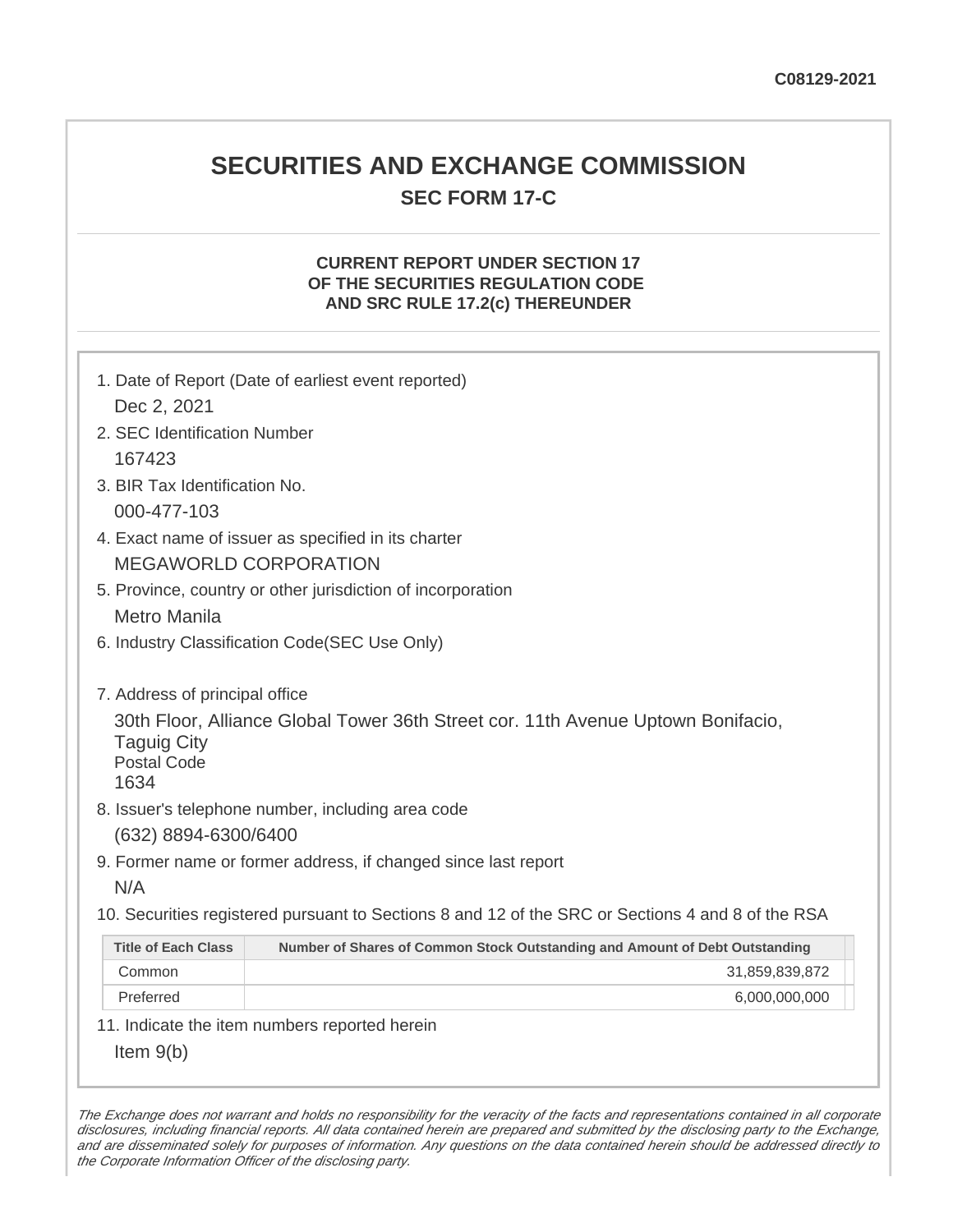

# **Megaworld Corporation MEG**

# **PSE Disclosure Form 9-1 - Share Buy-Back Transactions References: Section 9 of the Revised Disclosure Rules**

**Subject of the Disclosure**

Share Buy-Back Transactions

**Background/Description of the Disclosure**

Pursuant to the Corporation's buy-back program approved by the Board on 28 February 2020, the Corporation purchased from the open market, on 02 December 2021, a total of 257,000 common shares at the average price of Php3.0118 per share.

# **Type of Securities**

- **☑** Common
- □ Preferred N/A
- D Others N/A

### **Details of Share Buy-Back Transaction(s)**

| Date of Transaction | <b>Number of Shares Purchased</b> | <b>Price Per Share</b> |
|---------------------|-----------------------------------|------------------------|
| Dec 2, 2021         | 35,000                            | 3.0400                 |
| Dec 2, 2021         | 54.000                            | 3.0300                 |
| Dec 2, 2021         | 168,000                           | 3.0000                 |
|                     | 257,000                           |                        |

### **Effects on Number of Shares**

|                           | <b>Before</b>  | After          |
|---------------------------|----------------|----------------|
| <b>Outstanding Shares</b> | 31,860,096,872 | 31,859,839,872 |
| <b>Treasury Shares</b>    | 510,769,000    | 511,026,000    |
|                           |                |                |

| <b>Cumulative Number of</b><br><b>Shares Purchased to</b> | 381.106.000 |
|-----------------------------------------------------------|-------------|
| Date <sup>1</sup>                                         |             |